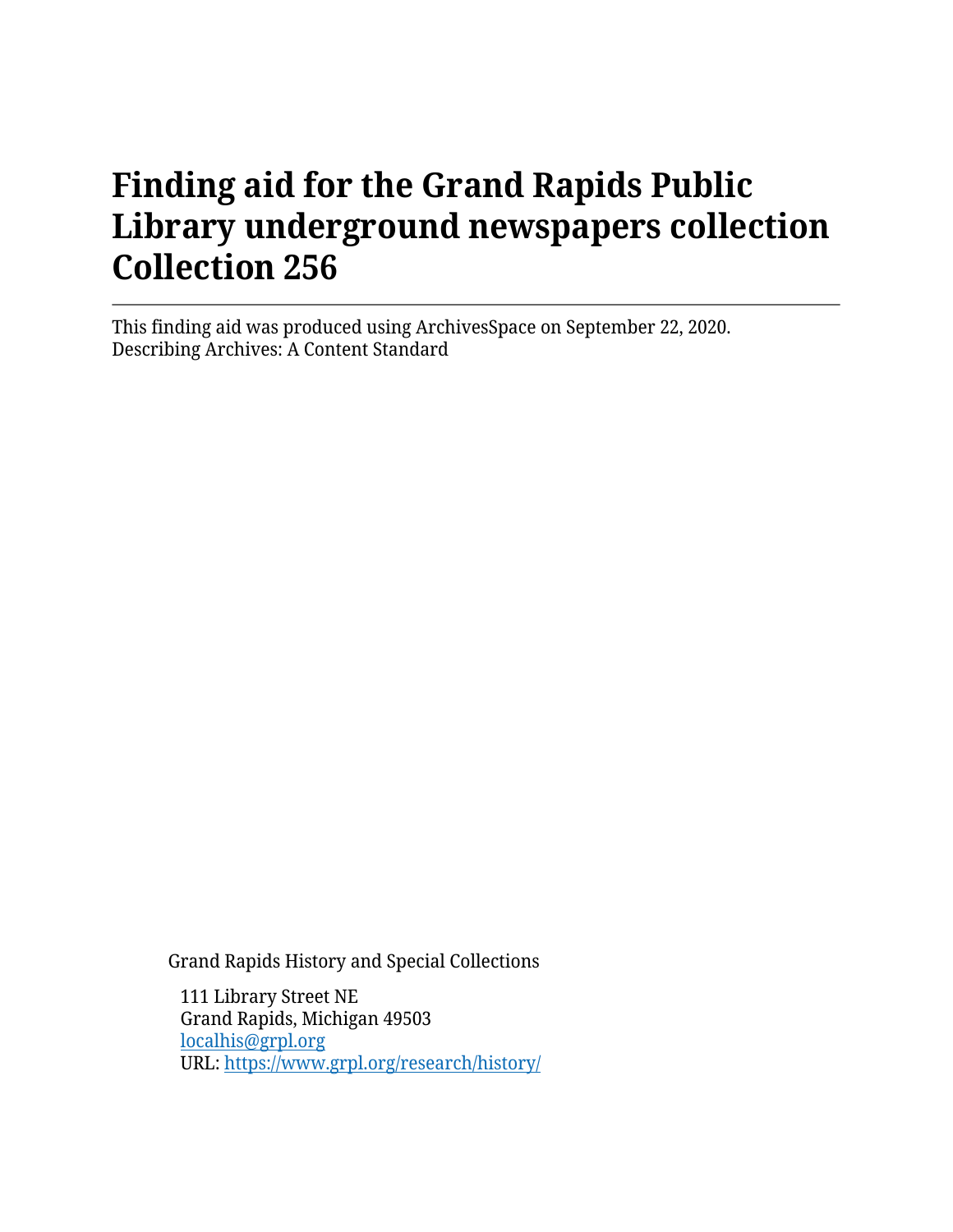## <span id="page-1-0"></span>**Table of Contents**

| Sound of the Watchman's Trumpet (published monthly by Michigan for Christ) |  |
|----------------------------------------------------------------------------|--|
|                                                                            |  |
|                                                                            |  |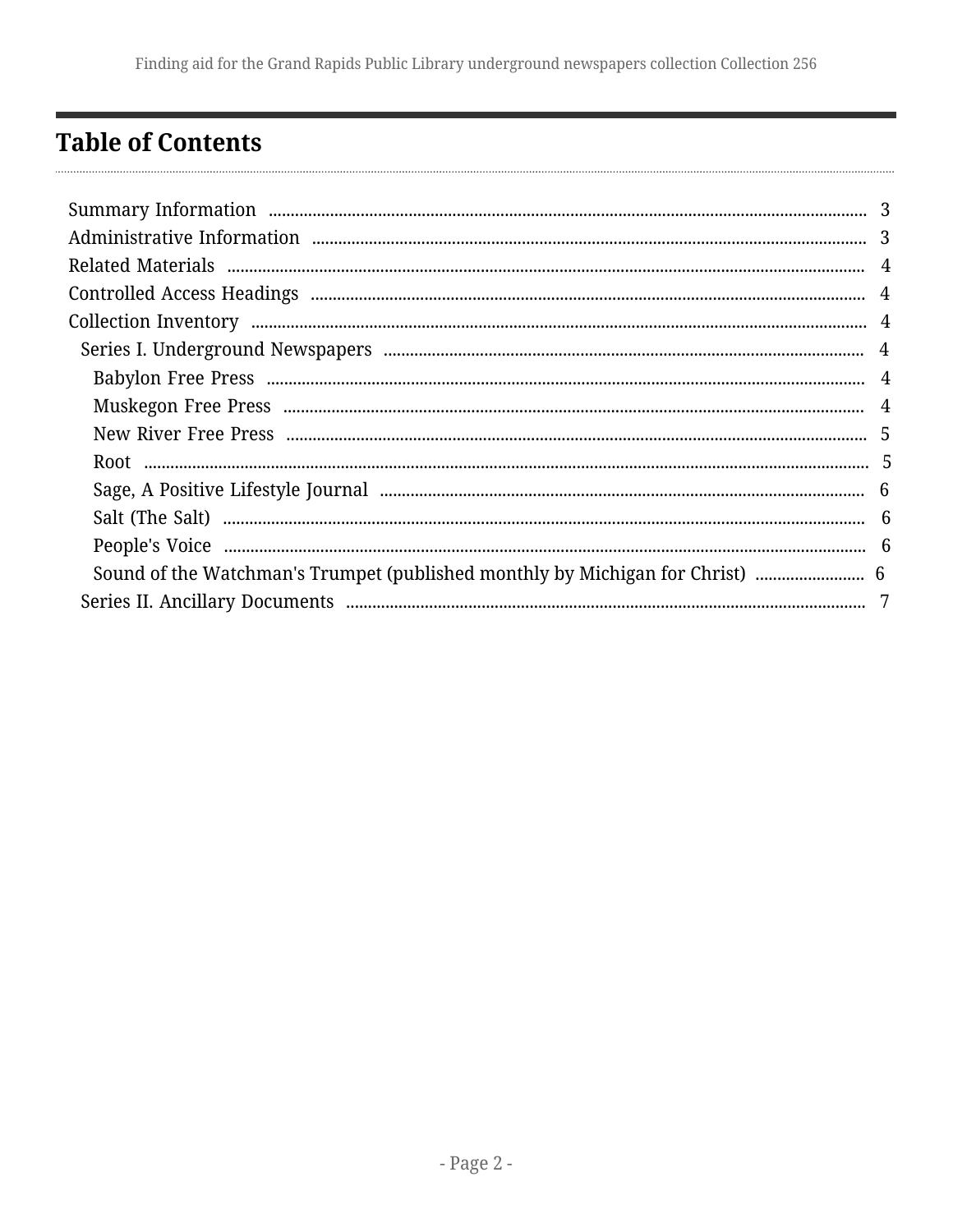# <span id="page-2-0"></span>**Summary Information**

| <b>Repository:</b>                  | <b>Grand Rapids History and Special Collections</b>                                                                                                                                                                                                                                                                                                                                                                                                                                                                                                                                                                                                                                                                                                                                      |
|-------------------------------------|------------------------------------------------------------------------------------------------------------------------------------------------------------------------------------------------------------------------------------------------------------------------------------------------------------------------------------------------------------------------------------------------------------------------------------------------------------------------------------------------------------------------------------------------------------------------------------------------------------------------------------------------------------------------------------------------------------------------------------------------------------------------------------------|
| Title:                              | Grand Rapids Public Library underground newspapers<br>collection                                                                                                                                                                                                                                                                                                                                                                                                                                                                                                                                                                                                                                                                                                                         |
| ID:                                 | Collection 256                                                                                                                                                                                                                                                                                                                                                                                                                                                                                                                                                                                                                                                                                                                                                                           |
| Date [inclusive]:                   | 1971-1979                                                                                                                                                                                                                                                                                                                                                                                                                                                                                                                                                                                                                                                                                                                                                                                |
| <b>Physical</b><br>Description:     | 1.8 Linear Feet One box                                                                                                                                                                                                                                                                                                                                                                                                                                                                                                                                                                                                                                                                                                                                                                  |
| Language of the<br><b>Material:</b> | English.                                                                                                                                                                                                                                                                                                                                                                                                                                                                                                                                                                                                                                                                                                                                                                                 |
| Abstract:                           | The Grand Rapids Public Library underground newspapers<br>collection is a devised collection which documents a genre of<br>newspapers held in the Grand Rapids Public Library Archives.<br>These Michigan underground newspapers share a time period<br>in history from 1969 to 1973, during a time of civil unrest in the<br>United States. In most cases only sample items are available,<br>while for the title "Root", several issues are included, though it<br>is believed that this is not a complete run of the title. These titles<br>are available on microfilm for daily use. Original paper holdings<br>for the issues listed in this finding aid are also currently held by<br>the Library, though their paper form may not physically survive<br>as long as the microfilm. |

#### **^** [Return to Table of Contents](#page-1-0)

### <span id="page-2-1"></span>**Administrative Information**

#### **Publication Statement**

Grand Rapids History and Special Collections

111 Library Street NE Grand Rapids, Michigan 49503 [localhis@grpl.org](mailto:localhis@grpl.org) URL:<https://www.grpl.org/research/history/>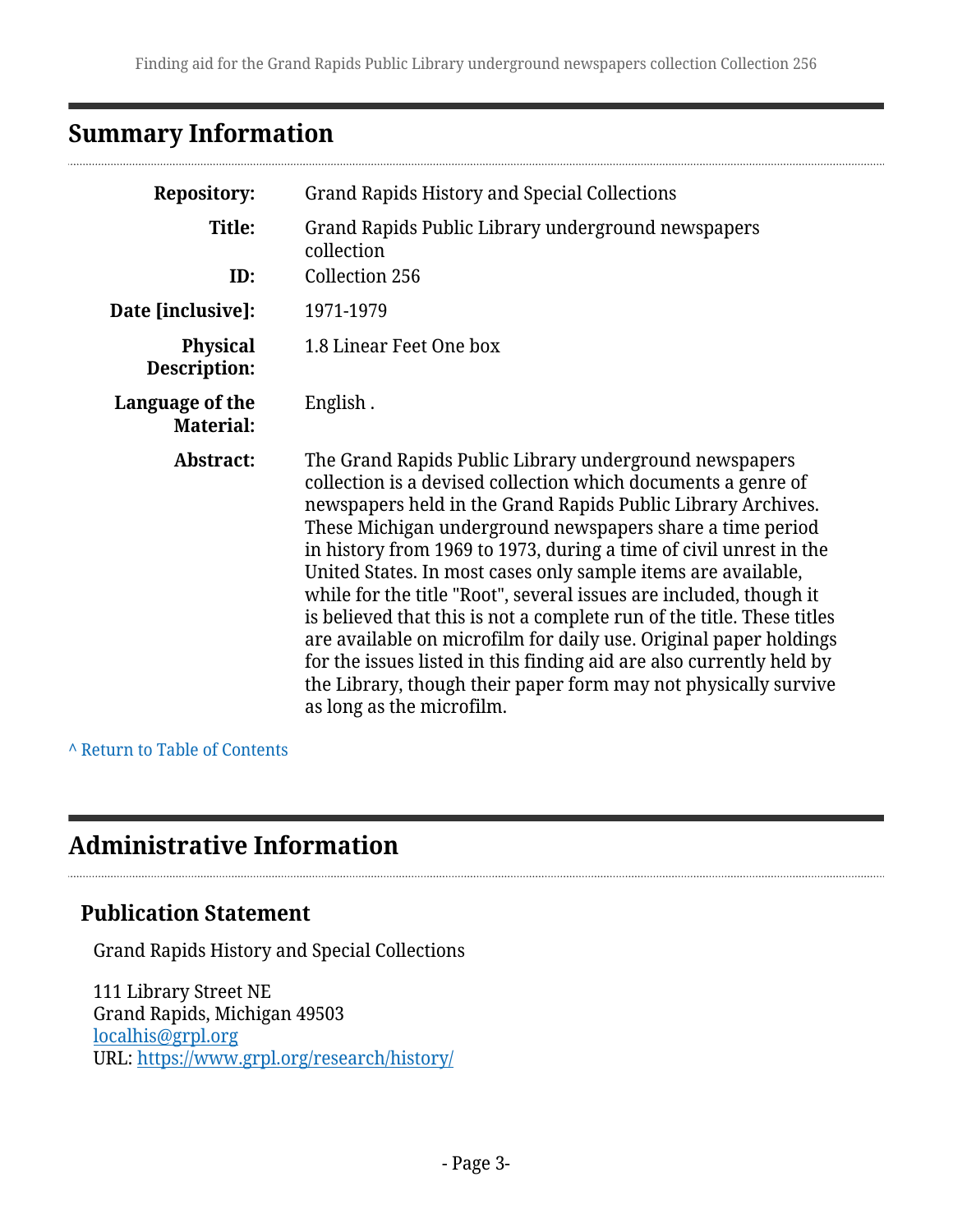Finding aid for the Grand Rapids Public Library underground newspapers collection Collection 256

#### **Immediate Source of Acquisition**

Frank Girard, accession number 1986.413.

**^** [Return to Table of Contents](#page-1-0)

### <span id="page-3-0"></span>**Related Materials**

### **Related Materials**

Coll. 259, GRPL Newspaper Collection and ancillary matter

#### **^** [Return to Table of Contents](#page-1-0)

### <span id="page-3-1"></span>**Controlled Access Headings**

- Grand Rapids (Mich.) -- History
- Underground newspapers -- Michigan
- African Americans -- Civil Rights -- Michigan -- Grand Rapids -- History
- newspapers

### <span id="page-3-2"></span>**Collection Inventory**

#### <span id="page-3-3"></span>**Series I. Underground Newspapers**

### <span id="page-3-4"></span>**Babylon Free Press**

| <b>Title/Description</b>                    | Instances |
|---------------------------------------------|-----------|
| Babylon Free Press, v. 1, February 17, 1971 | Box 1     |
|                                             | Folder 1  |
|                                             |           |

#### <span id="page-3-5"></span>**Muskegon Free Press**

| <b>Title/Description</b>                    | Instances |
|---------------------------------------------|-----------|
| Muskegon Free Press, v. 1, no. 3, July 1973 | Box 1     |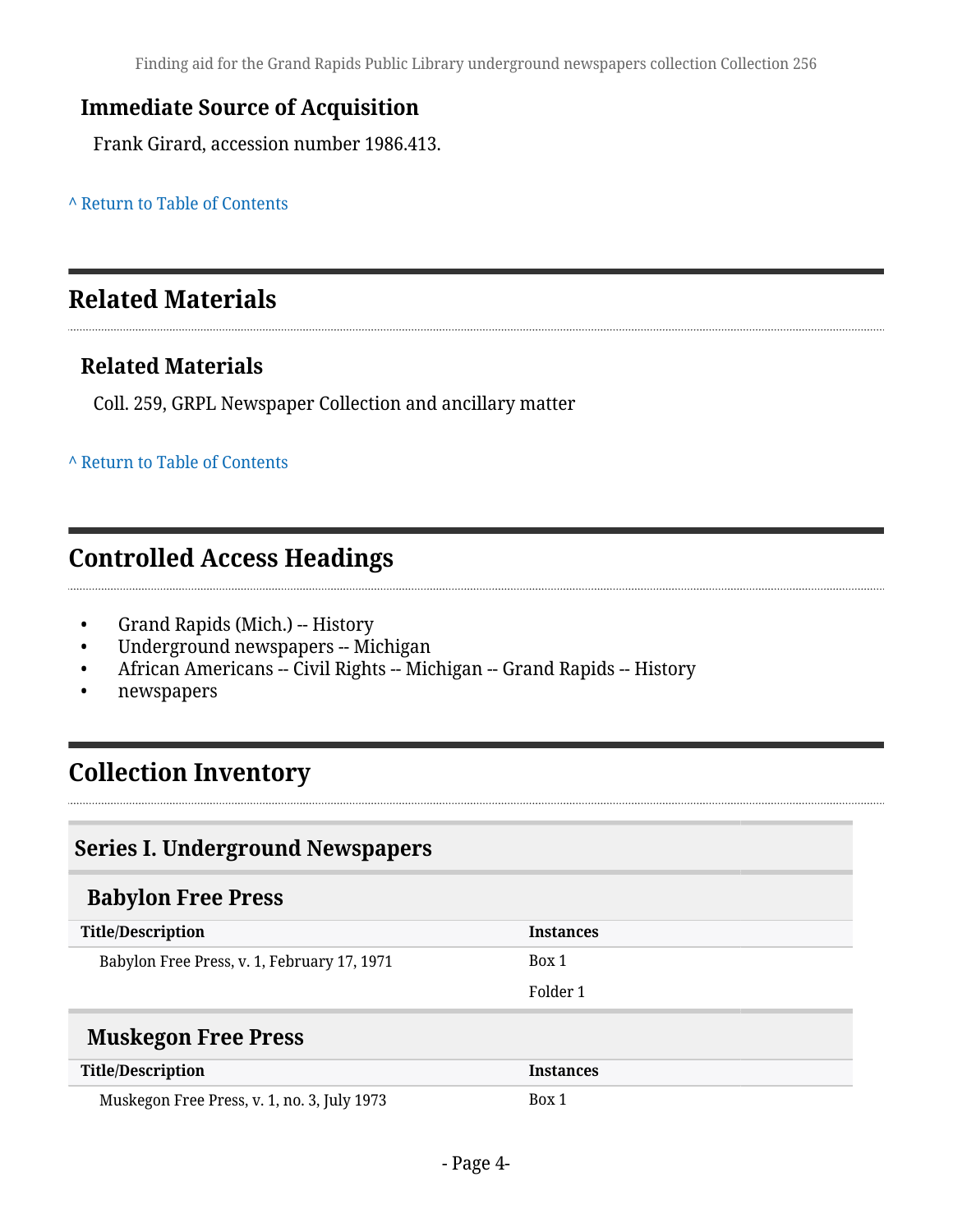Folder 1

### <span id="page-4-0"></span>**New River Free Press**

Physical Location: These items, formerly housed in Box 1, Folder 2, have been removed and are now located in Collection 500 with the rest of the Grand Rapids Public Library's holdings of New River Free Press. See Collection 500, Box 1.

| <b>Title/Description</b>                         | <b>Instances</b> |
|--------------------------------------------------|------------------|
| New River Free Press, v. 1, no. 1, November 1973 |                  |
| New River Free Press, v. 1, no. 2, December 1973 |                  |
| New River Free Press, v. 1, no. 5, April 1974    |                  |

### <span id="page-4-1"></span>**Root**

| <b>Title/Description</b>                                                                | <b>Instances</b> |
|-----------------------------------------------------------------------------------------|------------------|
| Root, v. 1, no. [unknown], Feb. 5-19, 1971. "This issue is<br>loaded"                   | Box 1            |
|                                                                                         | Folder 3         |
| Root, v. 1, no. 3, Feb. 17-Mar. 3, 1971. [Native American<br>image on cover]            | Box 1            |
|                                                                                         | Folder 3         |
| Root, v. 1, no. 4, Mar. 3-6 [1971?]. "Happiness and the Right                           | Box 1            |
| to Choose: 13th March on Lansing"                                                       | Folder 3         |
| Root, v. 1, no. 5, Mar. 16-Mar. 3, Mar. 16-Mar. 30, 1971.                               | Box 1            |
| ARGH! [With Calder and Jefferson School"                                                | Folder 3         |
| v. 1, no. 6, Mar. 31-Apr. 11, 1971. "Let me say, at the risk of                         | Box 1            |
| seeming ridiculous, that the true revolutionary is guided<br>by great feelings of love" | Folder 3         |
| [1971?] Special Issue Extra!. "People's Peace treaty"                                   | Box 1            |
|                                                                                         | Folder 4         |
| v. 1, no. 8, May 5-8, 1971. Welcome Spring!                                             | Box 1            |
|                                                                                         | Folder 4         |
| v. 1, no. 9, May 17, 1971. "Free You" "Board of Education"<br>"On the Neck of Youth"    | Box 1            |
|                                                                                         | Folder 4         |
| v. 1, no. 12, June 28-July 12, 1971. John M. Allen                                      | Box 1            |
|                                                                                         | Folder 4         |
| v. 1, no. 14, Aug 16-Aug. 30, 1971. "Summer is a "                                      | Box 1            |
|                                                                                         | Folder 4         |
| v. 1, no. 16, Sept. 30 - Oct. 17. Manard. "Free all political<br>Prisoners"             | Box 1            |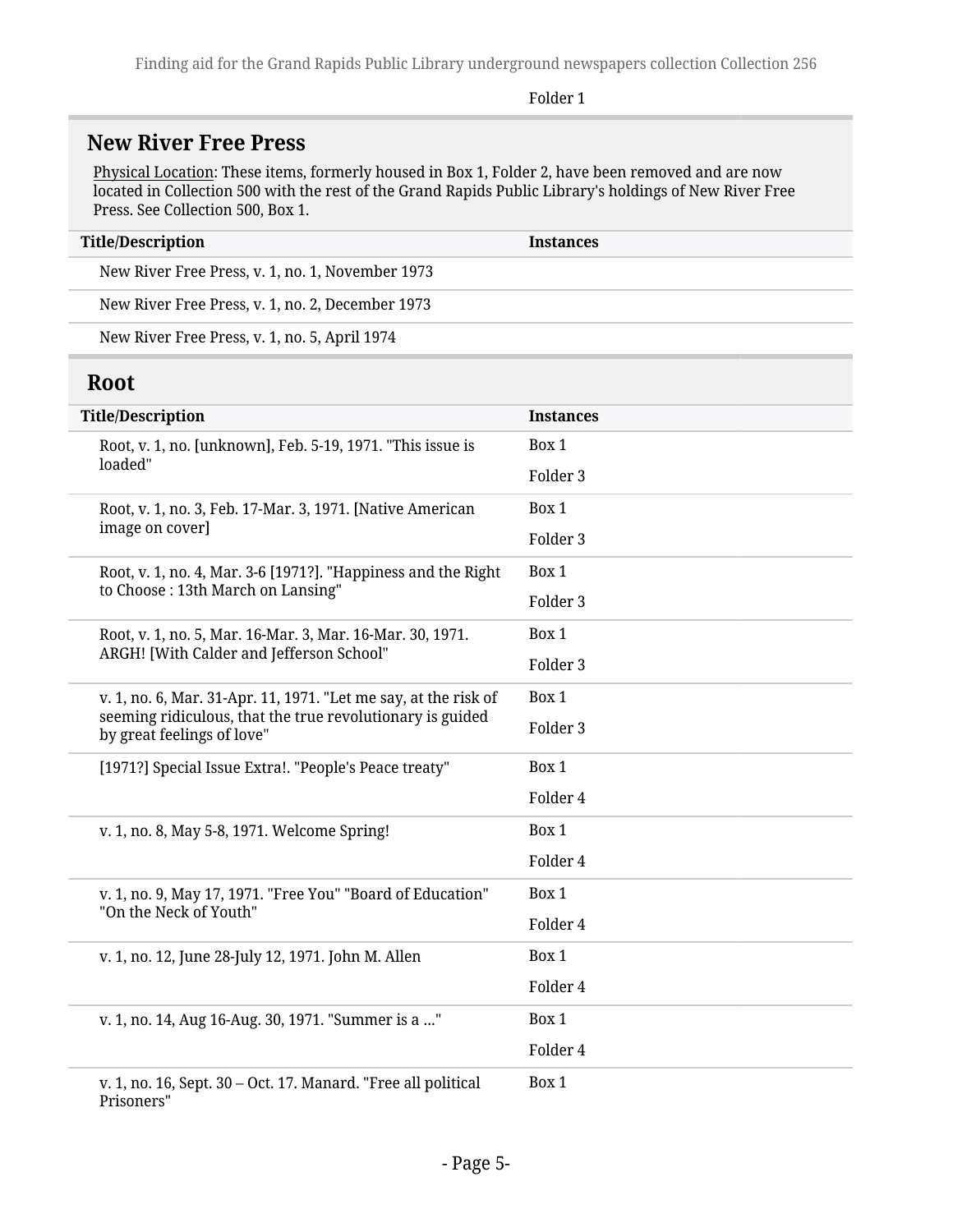Finding aid for the Grand Rapids Public Library underground newspapers collection Collection 256

|                                                                                                                  | Folder 5            |
|------------------------------------------------------------------------------------------------------------------|---------------------|
| v. 1, no. 17, Oct. 17-Nov 4. The war will not end until  on                                                      | Box 1               |
| to Detroit Nov. 6                                                                                                | Folder 5            |
| v. 1, no. 17, Dec. 9-23. Requirements for a GR Job:                                                              | Box 1               |
|                                                                                                                  | Folder 5            |
| v. 1, no. 18, Nov. 4-Nov. 20. Arlo Guthrie - UPI Photo                                                           | Box 1               |
|                                                                                                                  | Folder 5            |
| v. 1, no. 18, Nov. 24-Dec 8. Community Meeting, Tues, Nov.                                                       | Box 1               |
| 30                                                                                                               | Folder 5            |
| v. 1, no. 22, Jan. 28-Feb 11. Angela Davis. Trials Begin. The                                                    | Box 1               |
| Harrisburg Eight                                                                                                 | Folder <sub>6</sub> |
| v. 1, no. 23, Feb. 14-Feb. 28. New Logo: Jo Block Graphic:<br>LNS Photo: Dave Lubbers from: The Prism, v. II '71 | Box 1               |
|                                                                                                                  | Folder 6            |
| v. 2, no. 4, May 8-22. Encapsulated cover, with Comrade<br>Nixon + loose interior matter.                        | Box 1               |
|                                                                                                                  | Folder 7            |
| v. 2, no. 1. June 12-28, 1971. Chavez comes to Town,                                                             | Box 1               |
| UFWOC, AFL-CIO                                                                                                   | Folder <sub>7</sub> |

### <span id="page-5-0"></span>**Sage, A Positive Lifestyle Journal**

| Title/Description |                                                     | <b>Instances</b> |           |
|-------------------|-----------------------------------------------------|------------------|-----------|
|                   | Sage, A Positive Lifestyle Journal, September, 1990 | Box 1            | Folder 11 |
|                   | Sage, A Positive Lifestyle Journal, October, 1990   | Box 1            | Folder 11 |

### <span id="page-5-1"></span>**Salt (The Salt)**

<span id="page-5-2"></span>

| <b>Title/Description</b>                  | <b>Instances</b> |
|-------------------------------------------|------------------|
| Salt, v. 1, no. 1, October-November 1972  | Box 1            |
|                                           | Folder 8         |
| <b>People's Voice</b>                     |                  |
| <b>Title/Description</b>                  | <b>Instances</b> |
| People's Voice, v. 1, no. 5, October 1972 | Box 1            |
|                                           | Folder 9         |

### <span id="page-5-3"></span>**Sound of the Watchman's Trumpet (published monthly by Michigan for Christ)**

| <b>Title/Description</b> |
|--------------------------|
|--------------------------|

**Instances**